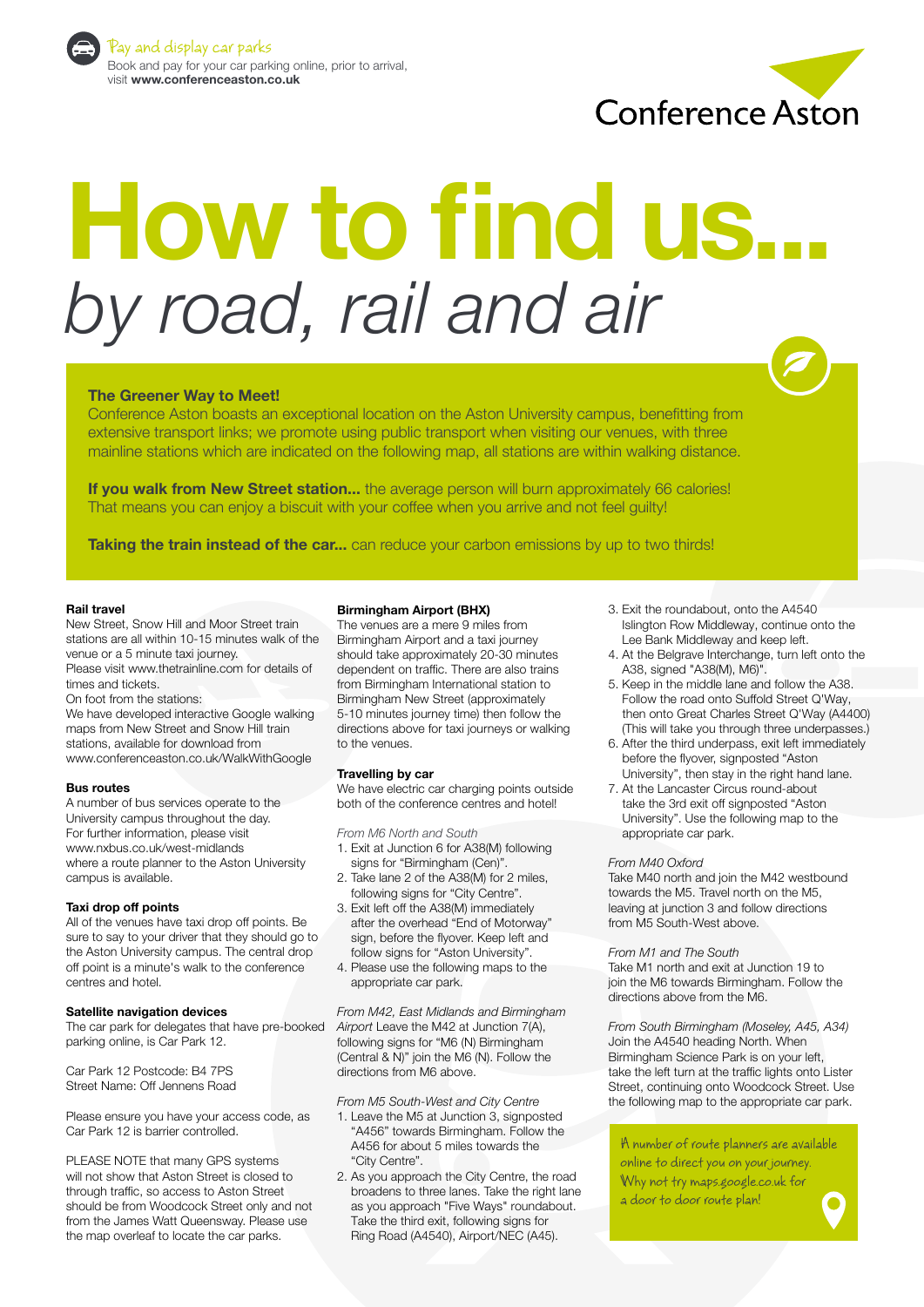*from Birmingham City Centre, New Street train station and the M6, Junction 6.*